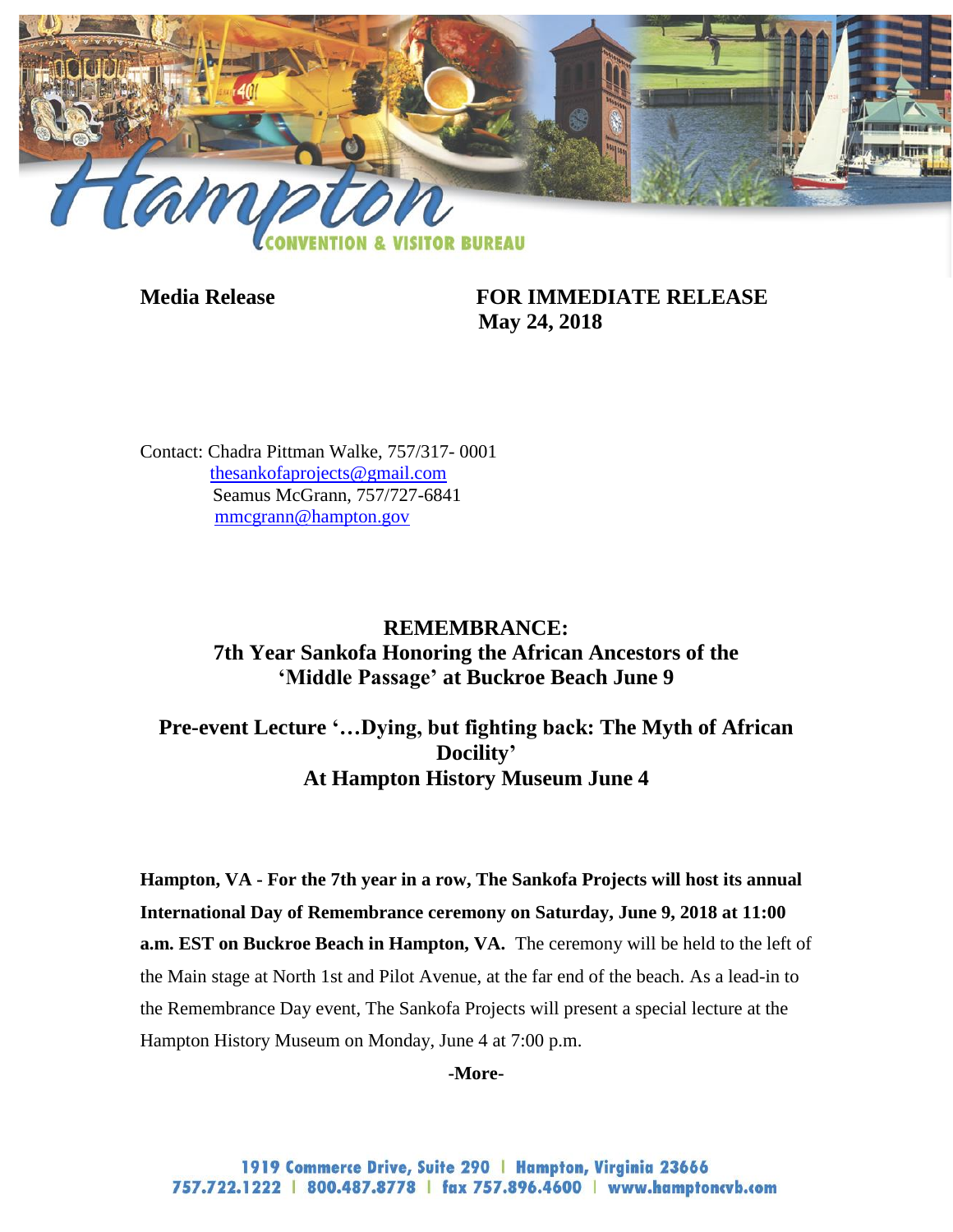"Over the nearly four centuries of the (Transatlantic) slave trade, millions of African men, women and children were savagely torn from their homeland, herded onto ships, and dispersed all over the so called 'New World', according to noted historian Dr. John Henrik Clarke. **"What happened to those Africans who never made it off the enslavement ships alive?** What about those who mutinied on the ships? What about those Africans who were cast off into the Atlantic Ocean and left to drown? Who will remember them; who will tell their story? I will." states **Chadra Pittman Walke, Founder & Executive Director of The Sankofa Projects.** 

Annually since 2012, through her organization and programs, Pittman Walke has been telling their story; giving voice to this injustice and educating the public about the perilous journey of the Middle Passage which consumed the lives of so many during the Transatlantic Slave Trade. Following a tradition of Tributes to the Ancestors spearheaded by author and activist Toni Cade Bambara, Remembrance at Buckroe Beach was born.

**"The Middle Passage is the untold and neglected chapter in the annals of slavery. Remembrance is a spiritual ceremony and a communal gathering which honors the millions of African men, women and children who perished during the 'Middle Passage' and throughout the Transatlantic Enslavement Trade. Millions of Africans lost their lives and they were never given a proper burial. Remembrance is a celebration of their lives and is the funeral these Africans never received and ensures that this untold tragedy and the millions who perished will not be forgotten." says Pittman Walke.** 

Annually, since 2012, hundreds make the pilgrimage to the city of Hampton to participate in this historic event. **"Hosting Remembrance in Hampton is historically significant** 

**-More-**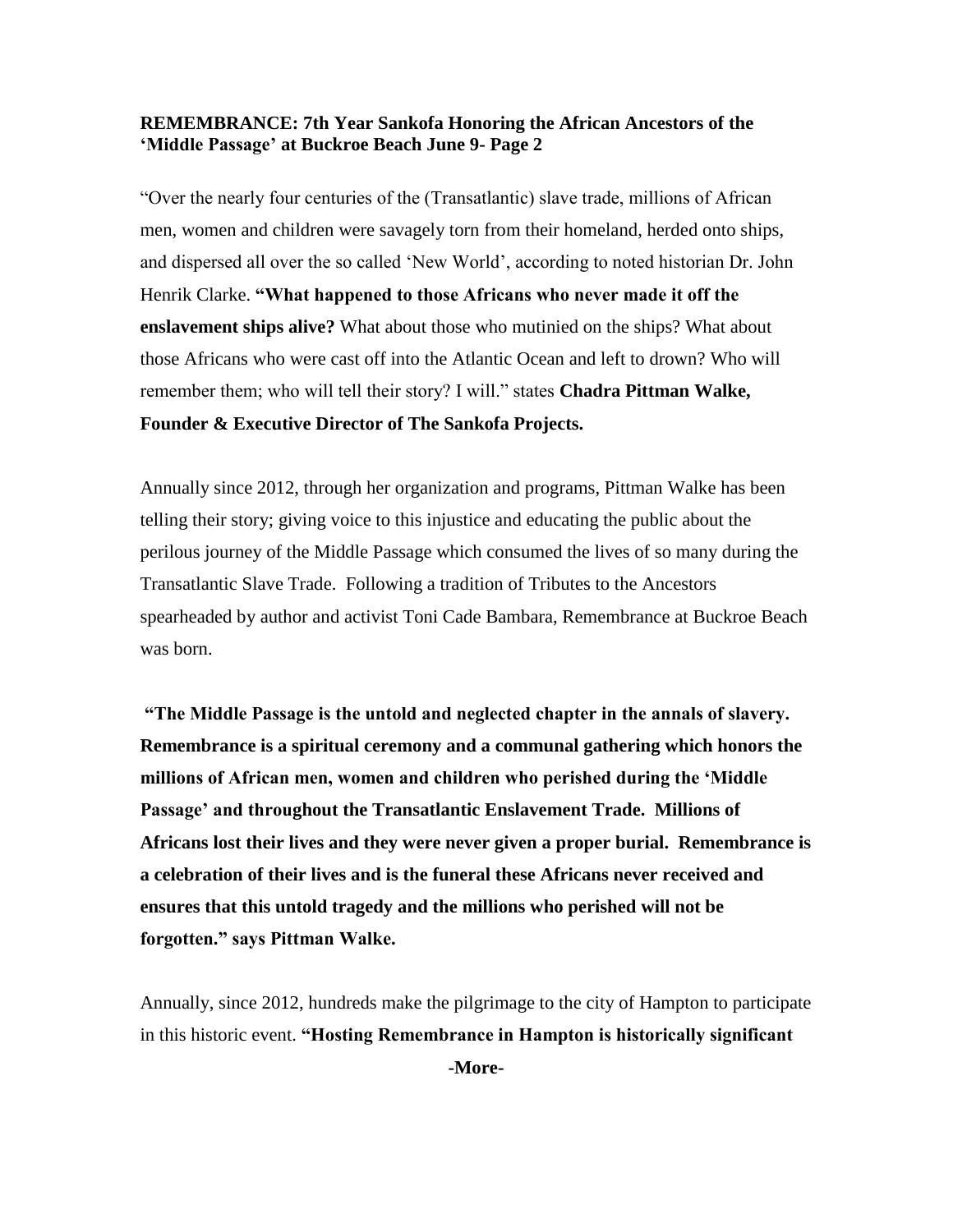**to the narrative of enslavement. We acknowledge the** *beginning* **of slavery in the United States at Point Comfort in 1619 and the catalyst for what would become the**  *end* **of slavery with the Contraband Decision in 1861 at Fort Monroe, now, through Remembrance, we acknowledge the horror of what happened in the Middle (Passage)." says Pittman Walke.**

**The program of Remembrance will include a ceremonial walk around the** *Tree of Remembrance,* Educational presentations, Traditional African dancing and drumming; Community presentations, Tributes dedicated to Native Americans/First Nations people, Bay Shore Beach and the innocent slain and Freedom Fighters who lost their lives in the global pursuit of justice, Theatrical presentations, Poetry, Meditation, and Traditional African and African American spirituals. **The program features** a Kemetic Opening, a Drum Call to the Ancestors, musical and dance performances and a Communal Offering dedicated to the Ancestors.

**At 12:00 noon an International Libation for Remembrance** will be orchestrated by Baba Orimalade Ogunjimi of Ile Nago. Occurring simultaneously across the United States and internationally, Communal Libations will take place in the cities where Remembrance and Tributes to the Ancestors are held.

**Our sponsors are** the Hampton History Museum and the City of Hampton Parks, Recreation and Leisure Services. This event is free and open to the public. We ask that all respect the sanctity of this sacred ceremony. Traditional African attire and/or White clothing are encouraged. We suggest that you bring beach chairs and umbrellas to shade you. If you wish to participate in the Communal Offering to the Ancestors, please bring fresh flowers.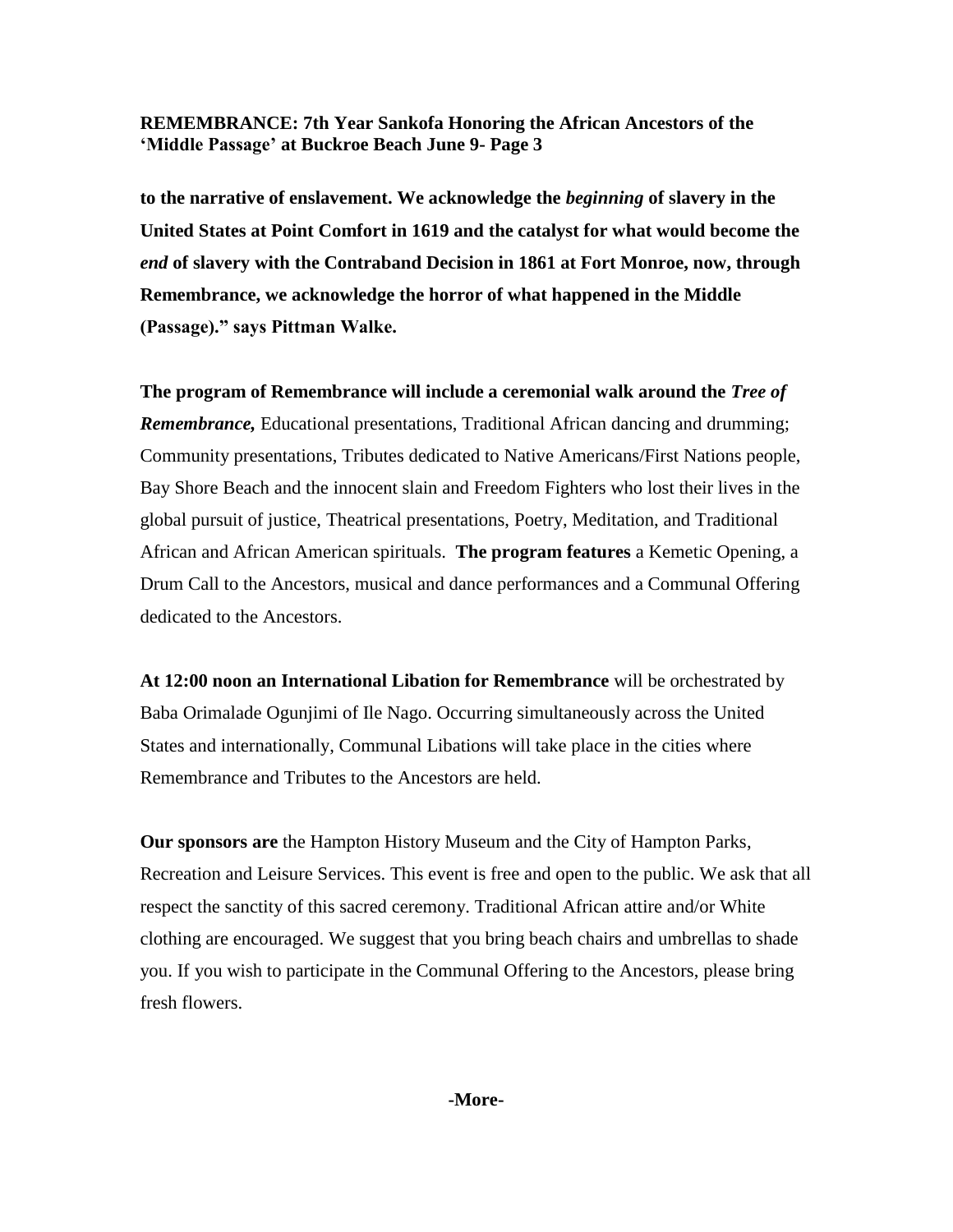## **PRE-REMEMBRANCE EVENT**

**Port Hampton Lecture "…Dying, but fighting back": The Myth of African Docility Hampton History Museum Monday, June 4, 7:00 p.m. – 8:00 p.m. Museum members free, non-members \$5**

In preparation for Remembrance Day 2018, join Chadra Pittman Walke, founder & executive director of The Sankofa Projects, for "…Dying, but fighting back": The Myth of African Docility," at the Hampton History Museum as part of their Port Hampton Lecture Series on Monday, June 4, 7:00 p.m. – 8:00 p.m.

Nigerian author, Chinua Achebe once said that "Until the lion has its historian, the tale of the hunt will always glorify the hunter." In this case, Chadra is the historian, the lions are the untold stories of the African Diaspora, which have erased the contributions of African people. Chadra Pittman Walke is working diligently to change that paradigm.

Like the name of her organization, Sankofa, which translates as "reach back and fetch it," Chadra invites you on a journey back through time during this lecture. Travelling from the shores of Africa to today, unlearn the myths of African docility and that current events are impacted by slavery and the untold history of the Middle Passage and African Diaspora.

The lecture is free to museum members, \$5.00 for non-members. The Hampton History Museum is located at 120 Old Hampton Lane in Downtown Hampton. There is free parking in the garage across the street from the museum. For more information call 757/727-1102.

**-More-**